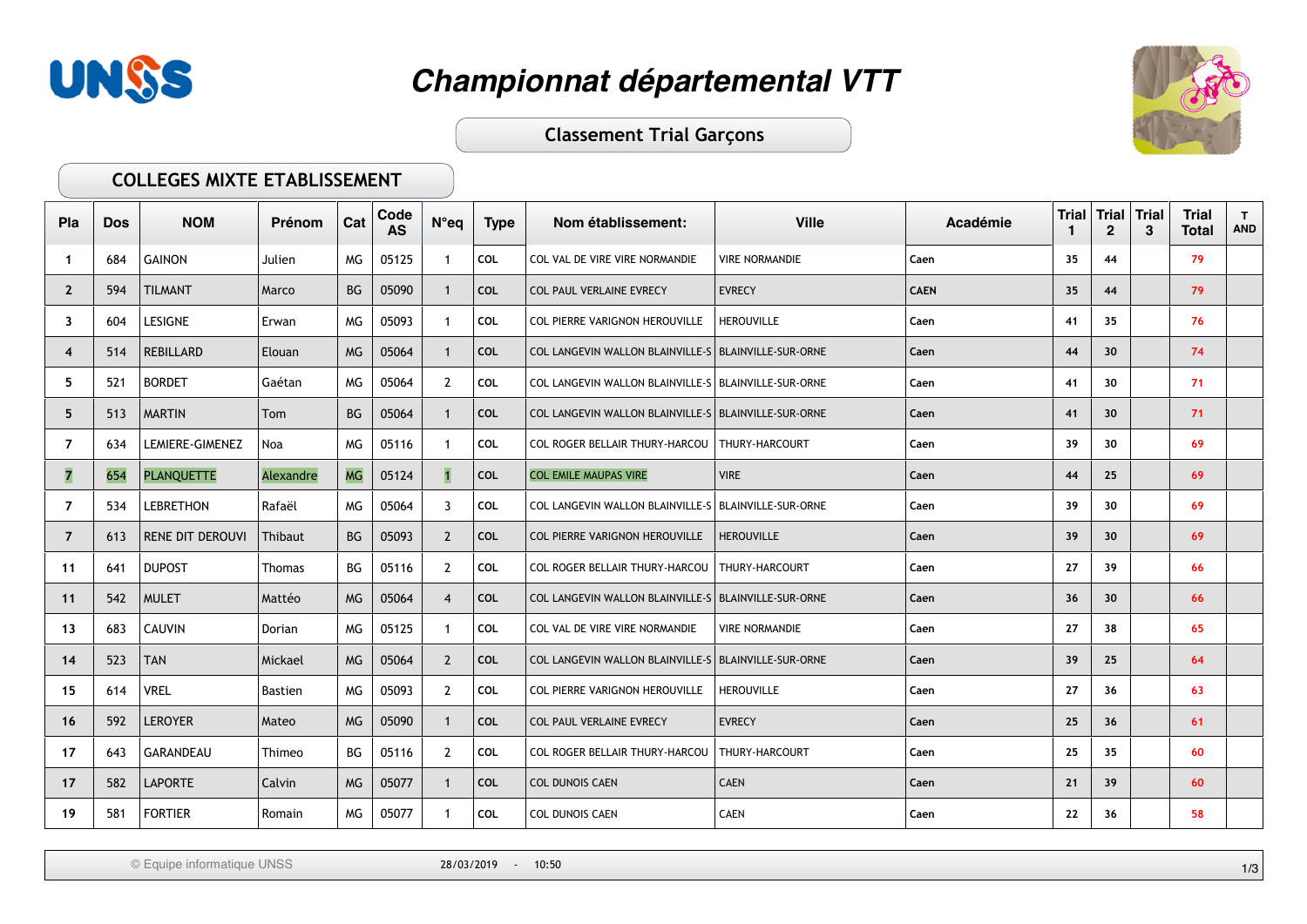



**Classement Trial Garçons** 

#### **COLLEGES MIXTE ETABLISSEMENT**

| Pla | <b>Dos</b> | <b>NOM</b>        | Prénom       | Cat       | Code<br><b>AS</b> | $N^{\circ}$ eq | <b>Type</b> | Nom établissement:                                     | <b>Ville</b>      | Académie    | <b>Trial</b> | <b>Trial</b><br>$\mathbf{2}$ | <b>Trial</b><br>3 | <b>Trial</b><br><b>Total</b> | $\mathbf{T}$<br><b>AND</b> |
|-----|------------|-------------------|--------------|-----------|-------------------|----------------|-------------|--------------------------------------------------------|-------------------|-------------|--------------|------------------------------|-------------------|------------------------------|----------------------------|
| 20  | 564        | <b>CHAILLOT</b>   | Louis        | <b>MG</b> | 05064             | 6              | COL         | COL LANGEVIN WALLON BLAINVILLE-S   BLAINVILLE-SUR-ORNE |                   | <b>CAEN</b> | 22           | 34                           |                   | 56                           |                            |
| 20  | 652        | <b>ANAISE</b>     | Leo          | MG.       | 05124             | - 1            | <b>COL</b>  | <b>COL EMILE MAUPAS VIRE</b>                           | <b>VIRE</b>       | Caen        | 36           | 20                           |                   | 56                           |                            |
| 20  | 633        | LANNÉE            | Pol          | <b>MG</b> | 05116             |                | <b>COL</b>  | <b>COL ROGER BELLAIR THURY-HARCOU</b>                  | THURY-HARCOURT    | Caen        | 35           | 21                           |                   | 56                           |                            |
| 23  | 621        | <b>BERUBE</b>     | Marcel       | MG        | 05093             | 3              | COL         | <b>COL PIERRE VARIGNON HEROUVILLE</b>                  | <b>HEROUVILLE</b> | Caen        | 39           | 16                           |                   | 55                           |                            |
| 24  | 664        | <b>LANGELIER</b>  | Charly       | <b>MG</b> | 05124             | 2              | <b>COL</b>  | <b>COL EMILE MAUPAS VIRE</b>                           | <b>VIRE</b>       | Caen        | 17           | 35                           |                   | 52                           |                            |
| 25  | 562        | <b>FRITZ</b>      | Alban        | МG        | 05064             | 6              | COL         | COL LANGEVIN WALLON BLAINVILLE-S   BLAINVILLE-SUR-ORNE |                   | Caen        | 12           | 38                           |                   | 50                           |                            |
| 26  | 593        | <b>SEVILLA</b>    | Mathys       | <b>MG</b> | 05090             |                | COL         | COL PAUL VERLAINE EVRECY                               | <b>EVRECY</b>     | <b>CAEN</b> | 15           | 34                           |                   | 49                           |                            |
| 27  | 533        | LE POTIER         | Lucas        | MG        | 05064             | 3              | COL         | COL LANGEVIN WALLON BLAINVILLE-S   BLAINVILLE-SUR-ORNE |                   | Caen        | 28           | 20                           |                   | 48                           |                            |
| 28  | 602        | <b>LEFRANC</b>    | Titouan      | <b>MG</b> | 05093             |                | COL         | COL PIERRE VARIGNON HEROUVILLE                         | <b>HEROUVILLE</b> | Caen        | 31           | 15                           |                   | 46                           |                            |
| 29  | 561        | <b>BOUSSELIDJ</b> | Abdelmoum    | МG        | 05064             | 6              | COL         | COL LANGEVIN WALLON BLAINVILLE-S   BLAINVILLE-SUR-ORNE |                   | Caen        | 33           | 12                           |                   | 45                           |                            |
| 29  | 663        | <b>DESFEUX</b>    | Guéwenn      | <b>MG</b> | 05124             | 2              | <b>COL</b>  | <b>COL EMILE MAUPAS VIRE</b>                           | <b>VIRE</b>       | Caen        | 17           | 28                           |                   | 45                           |                            |
| 29  | 591        | <b>COGREL</b>     | Maxence      | МG        | 05090             |                | COL         | COL PAUL VERLAINE EVRECY                               | <b>EVRECY</b>     | Caen        | 20           | 25                           |                   | 45                           |                            |
| 32  | 611        | <b>AKSOY</b>      | Ekin         | BG        | 05093             | $\overline{2}$ | COL         | COL PIERRE VARIGNON HEROUVILLE                         | <b>HEROUVILLE</b> | Caen        | 17           | 27                           |                   | 44                           |                            |
| 33  | 624        | SASSI             | Riyad        | BG        | 05093             | 3              | COL         | COL PIERRE VARIGNON HEROUVILLE                         | <b>HEROUVILLE</b> | Caen        | 31           | 12                           |                   | 43                           |                            |
| 34  | 563        | <b>HEBERT</b>     | Colin        | <b>MG</b> | 05064             | 6              | COL         | COL LANGEVIN WALLON BLAINVILLE-S   BLAINVILLE-SUR-ORNE |                   | Caen        | 30           | 9                            |                   | 39                           |                            |
| 35  | 622        | ALIC.             | Muhammed     | MG        | 05093             | 3              | <b>COL</b>  | COL PIERRE VARIGNON HEROUVILLE                         | <b>HEROUVILLE</b> | <b>CAEN</b> | 26           | 9                            |                   | 35                           |                            |
| 36  | 544        | <b>MARIE</b>      | Noë          | <b>MG</b> | 05064             | 4              | <b>COL</b>  | COL LANGEVIN WALLON BLAINVILLE-S   BLAINVILLE-SUR-ORNE |                   | Caen        | 17           | 17                           |                   | 34                           |                            |
| 36  | 612        | <b>MAUGER</b>     | Nils         | МG        | 05093             | $\overline{2}$ | COL         | COL PIERRE VARIGNON HEROUVILLE                         | <b>HEROUVILLE</b> | Caen        | 34           |                              |                   | 34                           |                            |
| 38  | 671        | <b>ANAÏSE</b>     | <b>Marin</b> | BG        | 05124             | 3              | COL         | <b>COL EMILE MAUPAS VIRE</b>                           | <b>VIRE</b>       | Caen        | 13           | 20                           |                   | 33                           |                            |

© Equipe informatique UNSS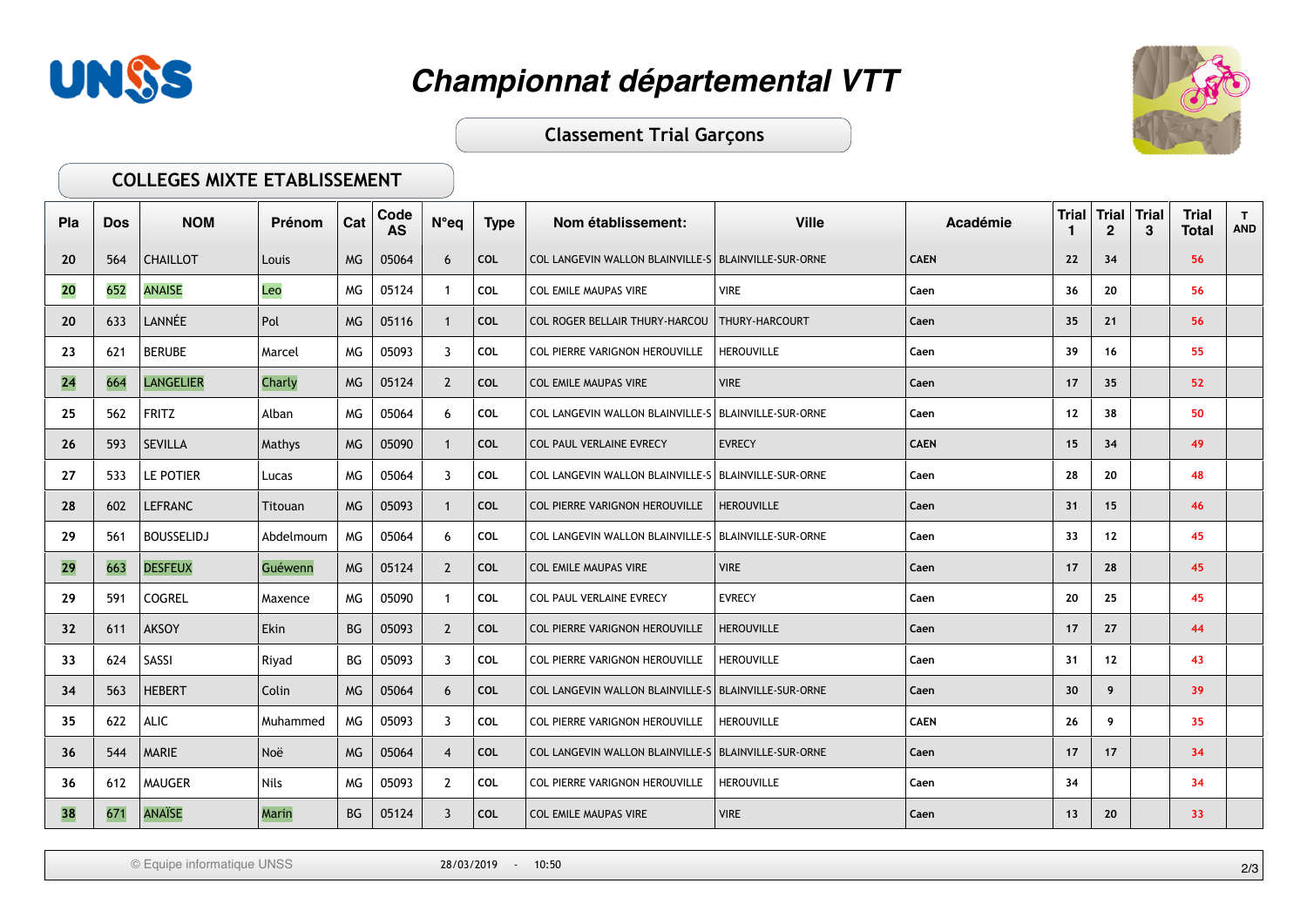



### **Classement Trial Garçons**

#### COLLEGES MIXTE ETABLISSEMENT

| Pla | <b>Dos</b> | <b>NOM</b>           | Prénom  | Cat       | Code<br><b>AS</b> | $N^{\circ}$ eq | <b>Type</b> | Nom établissement:                                     | <b>Ville</b>          | Académie    | Trial | $\mathbf{2}$ | Trial Trial | <b>Trial</b><br><b>Total</b> | T.<br><b>AND</b> |
|-----|------------|----------------------|---------|-----------|-------------------|----------------|-------------|--------------------------------------------------------|-----------------------|-------------|-------|--------------|-------------|------------------------------|------------------|
| 38  | 672        | <b>GUILLOUET</b>     | Robin   | MG        | 05124             | 3              | COL         | <b>COL EMILE MAUPAS VIRE</b>                           | <b>VIRE</b>           | Caen        | 9     | 24           |             | 33                           |                  |
| 38  | 551        | <b>GILLES</b>        | Solal   | <b>BG</b> | 05064             | -5             | <b>COL</b>  | COL LANGEVIN WALLON BLAINVILLE-S   BLAINVILLE-SUR-ORNE |                       | Caen        | 21    | 12           |             | 33                           |                  |
| 41  | 661        | <b>LEROUX</b>        | Hugo    | BG        | 05124             | 2              | COL         | <b>COL EMILE MAUPAS VIRE</b>                           | <b>VIRE</b>           | Caen        | 12    | 19           |             | 31                           |                  |
| 42  | 644        | <b>MAUPAS-PETRON</b> | Clément | <b>BG</b> | 05116             | $\overline{2}$ | <b>COL</b>  | <b>COL ROGER BELLAIR THURY-HARCOU   THURY-HARCOURT</b> |                       | Caen        | 15    | 12           |             | 27                           |                  |
| 42  | 642        | <b>GALLOT</b>        | Arthur  | ВG        | 05116             | $\overline{2}$ | COL         | COL ROGER BELLAIR THURY-HARCOU   THURY-HARCOURT        |                       | Caen        | 5     | 22           |             | 27                           |                  |
| 42  | 694        | <b>LEMOINE</b>       | Victor  | <b>BG</b> | 05064             | $\overline{7}$ | <b>COL</b>  | COL LANGEVIN WALLON BLAINVILLE-S BLAINVILLE-SUR-ORNE   |                       | <b>CAEN</b> | 8     | 19           |             | 27                           |                  |
| 45  | 553        | <b>GASTINEAU</b>     | Mathieu | ВG        | 05064             | 5.             | COL         | COL LANGEVIN WALLON BLAINVILLE-S   BLAINVILLE-SUR-ORNE |                       | Caen        | 14    | 12           |             | 26                           |                  |
| 46  | 693        | <b>HESLOUIN</b>      | Tom     | BG        | 05064             | 7              | <b>COL</b>  | COL LANGEVIN WALLON BLAINVILLE-S   BLAINVILLE-SUR-ORNE |                       | <b>CAEN</b> | 12    | 12           |             | 24                           |                  |
| 47  | 623        | LALLEMAND            | Mateo   | МG        | 05093             | 3              | COL         | COL PIERRE VARIGNON HEROUVILLE                         | <b>HEROUVILLE</b>     | Caen        | 14    | 9            |             | 23                           |                  |
| 48  | 662        | <b>BOURG</b>         | Antonin | <b>MG</b> | 05124             | 2              | <b>COL</b>  | COL EMILE MAUPAS VIRE                                  | <b>VIRE</b>           | Caen        | 11    | 1            |             | 12                           |                  |
| 49  | 682        | BENYAHIA             | Diego   | BG        | 05125             |                | COL         | COL VAL DE VIRE VIRE NORMANDIE                         | <b>VIRE NORMANDIE</b> | <b>CAEN</b> |       | 6            |             | $\overline{7}$               |                  |
| 50  | 681        | BAISNEE              | Gabin   | BG        | 05125             |                | <b>COL</b>  | COL VAL DE VIRE VIRE NORMANDIE                         | <b>VIRE NORMANDIE</b> | Caen        | 3     | $\mathbf{1}$ |             | $\overline{\bf{4}}$          |                  |
| 50  | 674        | <b>ROZIER</b>        | Lubin   | ВG        | 05124             | 3              | COL         | <b>COL EMILE MAUPAS VIRE</b>                           | <b>VIRE</b>           | Caen        | 3     | $\mathbf{1}$ |             | 4                            |                  |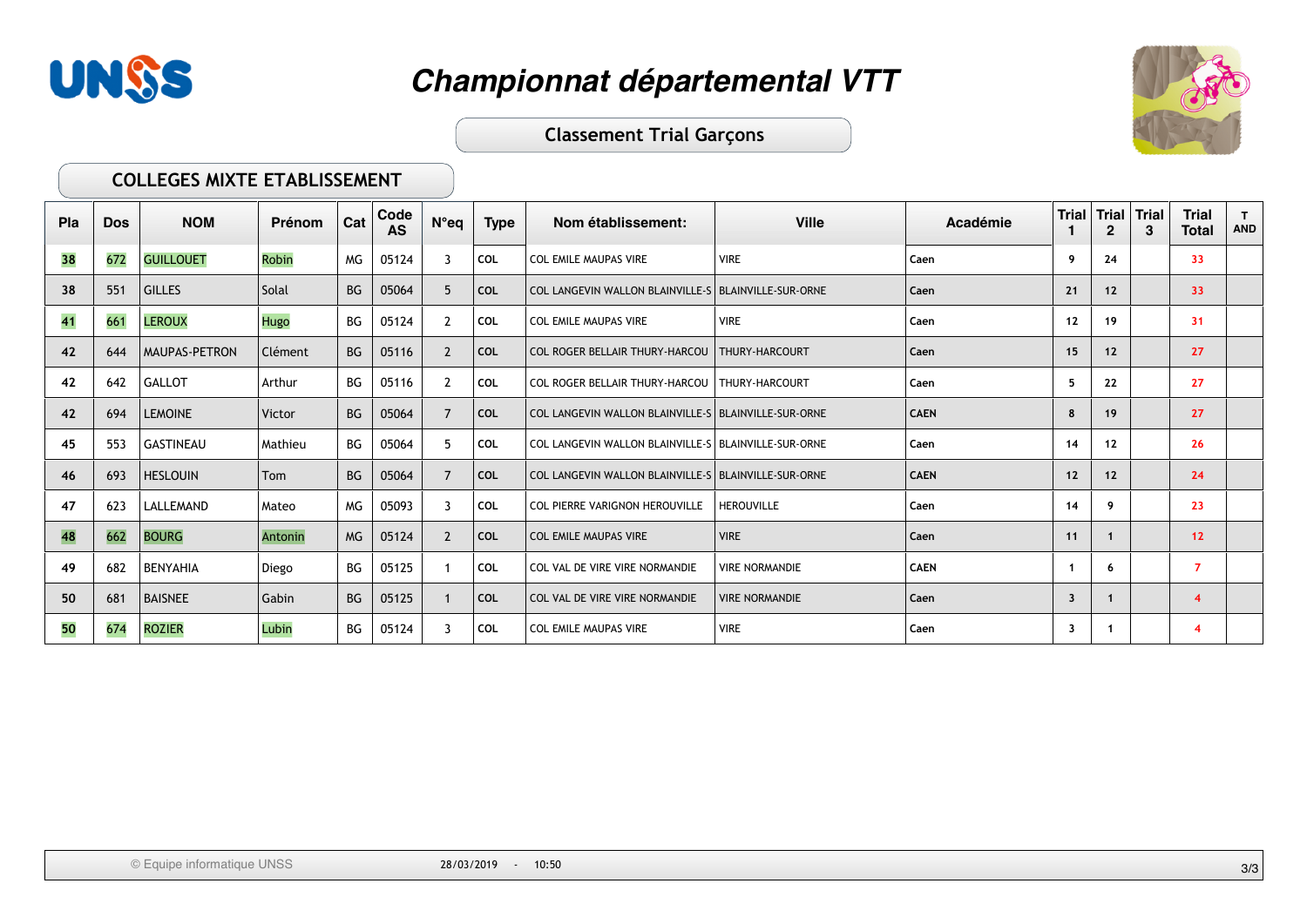



**Classement Trial Filles** 

### **COLLEGES MIXTE ETABLISSEMENT**

| Pla            | <b>Dos</b> | <b>NOM</b>           | Prénom    | Cat       | Code<br><b>AS</b> | N°eq           | <b>Type</b> | Nom établissement:                                     | <b>Ville</b>      | Académie    | <b>Trial</b><br>-1 | <b>Trial Trial</b><br>$\mathbf{2}$ | 3 | <b>Trial</b><br><b>Total</b> | $\mathbf{T}$<br><b>AND</b> |
|----------------|------------|----------------------|-----------|-----------|-------------------|----------------|-------------|--------------------------------------------------------|-------------------|-------------|--------------------|------------------------------------|---|------------------------------|----------------------------|
| -1             | 511        | <b>BRAD</b>          | Jade      | <b>MF</b> | 05064             |                | COL         | COL LANGEVIN WALLON BLAINVILLE-S BLAINVILLE-SUR-ORNE   |                   | Caen        | 25                 | 22                                 |   | 47                           |                            |
| $\mathbf{2}$   | 601        | <b>FRANCOISE</b>     | Cléo      | <b>MF</b> | 05093             | $\overline{1}$ | <b>COL</b>  | COL PIERRE VARIGNON HEROUVILLE                         | <b>HEROUVILLE</b> | Caen        | 25                 | 22                                 |   | 47                           |                            |
| 3              | 512        | LEMARECHAL           | Violette  | <b>MF</b> | 05064             |                | COL         | COL LANGEVIN WALLON BLAINVILLE-S   BLAINVILLE-SUR-ORNE |                   | Caen        | 20                 | 22                                 |   | 42                           |                            |
| $\overline{4}$ | 632        | GALLOT               | Marie     | <b>MF</b> | 05116             |                | COL         | COL ROGER BELLAIR THURY-HARCOU   THURY-HARCOURT        |                   | Caen        | 17                 | 22                                 |   | 39                           |                            |
| 5              | 532        | GROSSE               | Lylou     | BF        | 05064             | 3              | <b>COL</b>  | COL LANGEVIN WALLON BLAINVILLE-S   BLAINVILLE-SUR-ORNE |                   | Caen        | 19                 | 17                                 |   | 36                           |                            |
| 6              | 692        | MADEC                | Maëlle    | <b>BF</b> | 05064             | 7              | <b>COL</b>  | COL LANGEVIN WALLON BLAINVILLE-S   BLAINVILLE-SUR-ORNE |                   | <b>CAEN</b> | 14                 | 20                                 |   | 34                           |                            |
| 7              | 552        | <b>BOUSSELIDJ</b>    | Nour      | BF        | 05064             | 5              | COL         | COL LANGEVIN WALLON BLAINVILLE-S   BLAINVILLE-SUR-ORNE |                   | <b>CAEN</b> | 14                 | 19                                 |   | 33                           |                            |
| 8              | 543        | GERVAIS              | Loane     | <b>MF</b> | 05064             | $\overline{4}$ | <b>COL</b>  | COL LANGEVIN WALLON BLAINVILLE-S   BLAINVILLE-SUR-ORNE |                   | Caen        | 14                 | 18                                 |   | 32                           |                            |
| 9              | 531        | <b>AMELINE</b>       | Jade      | <b>MF</b> | 05064             | 3              | <b>COL</b>  | COL LANGEVIN WALLON BLAINVILLE-S   BLAINVILLE-SUR-ORNE |                   | Caen        | 17                 | 14                                 |   | 31                           |                            |
| 10             | 603        | <b>LEFRANC</b>       | Lou       | <b>MF</b> | 05093             |                | COL         | COL PIERRE VARIGNON HEROUVILLE                         | <b>HEROUVILLE</b> | Caen        | 11                 | 19                                 |   | 30 <sup>°</sup>              |                            |
| 11             | 631        | DEWILDE              | Atlantys  | <b>MF</b> | 05116             | -1             | COL         | COL ROGER BELLAIR THURY-HARCOU   THURY-HARCOURT        |                   | Caen        | 10                 | 17                                 |   | 27                           |                            |
| $12 \,$        | 554        | <b>ZANELLA</b>       | Clara     | <b>BF</b> | 05064             | 5              | <b>COL</b>  | COL LANGEVIN WALLON BLAINVILLE-S   BLAINVILLE-SUR-ORNE |                   | Caen        | 14                 | 11                                 |   | 25                           |                            |
| 13             | 522        | <b>DUBRULLE</b>      | Alysse    | <b>MF</b> | 05064             | 2              | <b>COL</b>  | COL LANGEVIN WALLON BLAINVILLE-S   BLAINVILLE-SUR-ORNE |                   | Caen        | 13                 | 11                                 |   | 24                           |                            |
| 14             | 583        | GOSSELIN             | Louise    | <b>MF</b> | 05077             | -1             | <b>COL</b>  | <b>COL DUNOIS CAEN</b>                                 | <b>CAEN</b>       | Caen        | 11                 | 11                                 |   | 22                           |                            |
| 15             | 653        | <b>ORDONAUD</b>      | Léa       | <b>MF</b> | 05124             |                | <b>COL</b>  | COL EMILE MAUPAS VIRE                                  | <b>VIRE</b>       | Caen        | 12                 | 8                                  |   | 20                           |                            |
| 16             | 524        | DESMARES             | Léa       | <b>MF</b> | 05064             | 2              | <b>COL</b>  | COL LANGEVIN WALLON BLAINVILLE-S   BLAINVILLE-SUR-ORNE |                   | Caen        | $\overline{7}$     | 11                                 |   | 18                           |                            |
| 17             | 541        | <b>BESRI</b>         | Inas      | <b>MF</b> | 05064             | 4              | <b>COL</b>  | COL LANGEVIN WALLON BLAINVILLE-S BLAINVILLE-SUR-ORNE   |                   | Caen        |                    | 11                                 |   | 11                           |                            |
| 17             | 584        | SIELER               | Gabrielle | <b>MF</b> | 05077             |                | <b>COL</b>  | <b>COL DUNOIS CAEN</b>                                 | <b>CAEN</b>       | <b>CAEN</b> | $\mathbf 1$        | 10                                 |   | 11                           |                            |
| 19             | 651        | <b>LE CHEVALLIER</b> | Lilou     | <b>MF</b> | 05124             | $\mathbf{1}$   | <b>COL</b>  | COL EMILE MAUPAS VIRE                                  | <b>VIRE</b>       | Caen        | $\overline{7}$     | $\mathbf{2}$                       |   | 9                            |                            |

© Equipe informatique UNSS